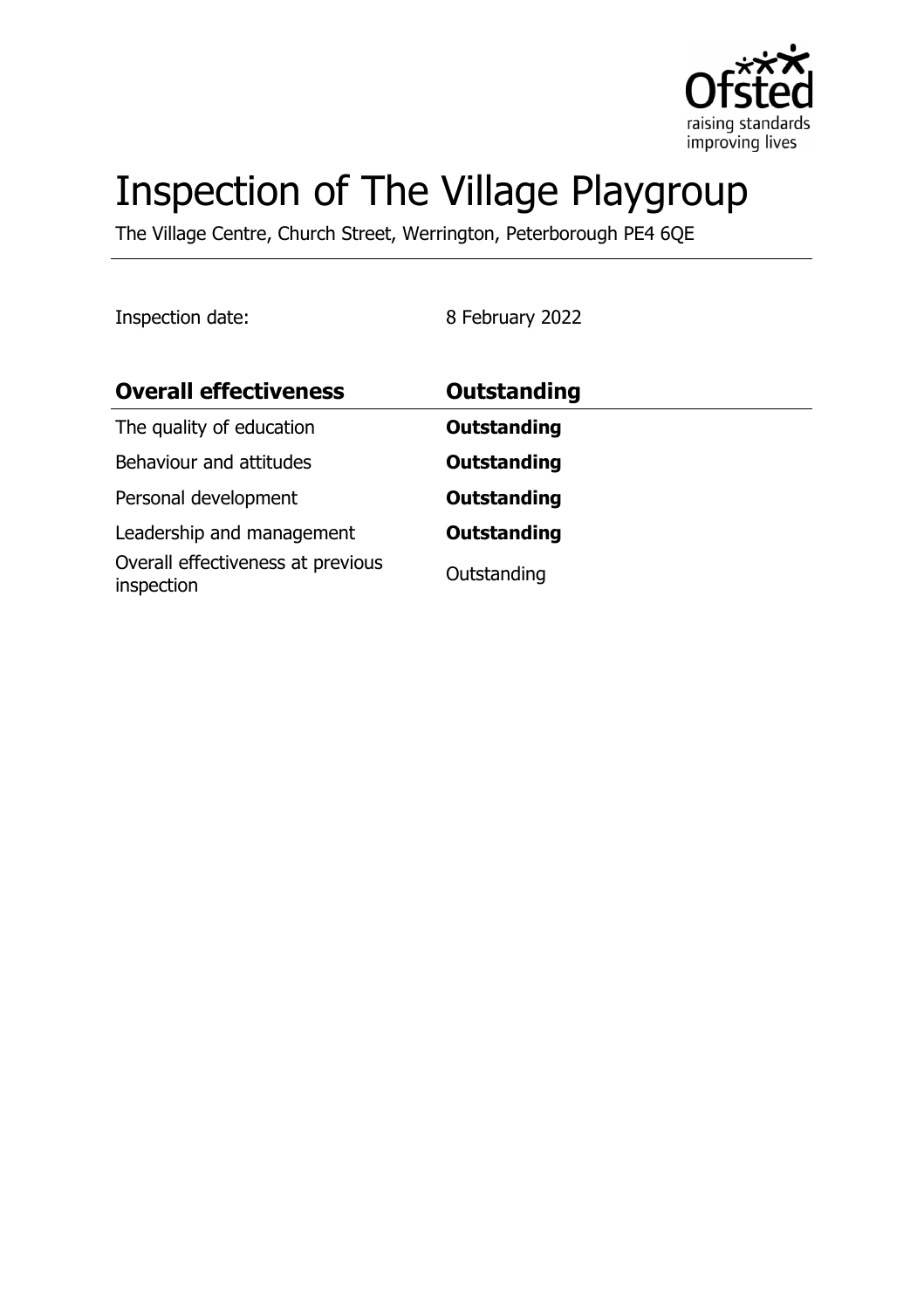

# **What is it like to attend this early years setting?**

#### **The provision is outstanding**

Children show very high levels of engagement and confidence. As soon as they arrive, children are eager and confident to get involved in activities. Younger children have familiarised themselves very quickly and confidently with the routines. Children receive excellent emotional support and enjoy good relationships with staff.

Children's behaviour is impeccable. They independently ask others to share with them and work out strategies to make sure that it is fair for everyone. Staff have high expectations of all children, and the children rise to these continuously.

Children are very articulate and, for example, some are keen to show visitors their favourite and ambitious dance moves. When asked what they like about playgroup, they say, 'I like playing everything.' The way that children communicate using sign language is inspirational. They solve problems, for example as a member of staff uses only signing to give children clues about who the 'helper of the day' could be.

Children are absolutely enthralled by favourite stories. They independently select puppets and re-enact 'The Three Little Pigs', using animation, intonation and familiar refrains to act out the different characters. Children show much pride in their achievements. For example, they draw a picture of themselves and say that they are taking it home for mummy because 'mummy will love the picture of me'.

### **What does the early years setting do well and what does it need to do better?**

- Staff work tirelessly to set up a rich indoor and outdoor learning environment for children each day. Children thoroughly enjoy looking behind bushes in the field to find pictures of different animals and bugs. They collect water from the water butt to mix with sand. Children transport items in the wheelbarrow on their way to the logs and, together, they upturn them to find insects.
- $\blacksquare$  Staff's teaching skills are exemplary. They know the children exceptionally well and ensure that their individual needs and interests are prioritised. Staff skilfully structure and sequence their high-quality curriculum and adapt their teaching accordingly. They allow children to initiate their own thoughts and ideas, model what they are doing and ask open-ended questions to give children time to think. They skilfully consolidate and extend children's learning. For example, when children show an interest in a spirit level, staff show them how the bubble indicates whether something is level or not. Children giggle as the wind blows the curtain, and staff listen as children explore all sorts of ideas about why this is happening, even that it might be 'the big bad wolf' from a favourite story.
- $\blacksquare$  Support for children with special educational needs and/or disabilities is excellent. All staff are consistent in their approach. Staff work very closely with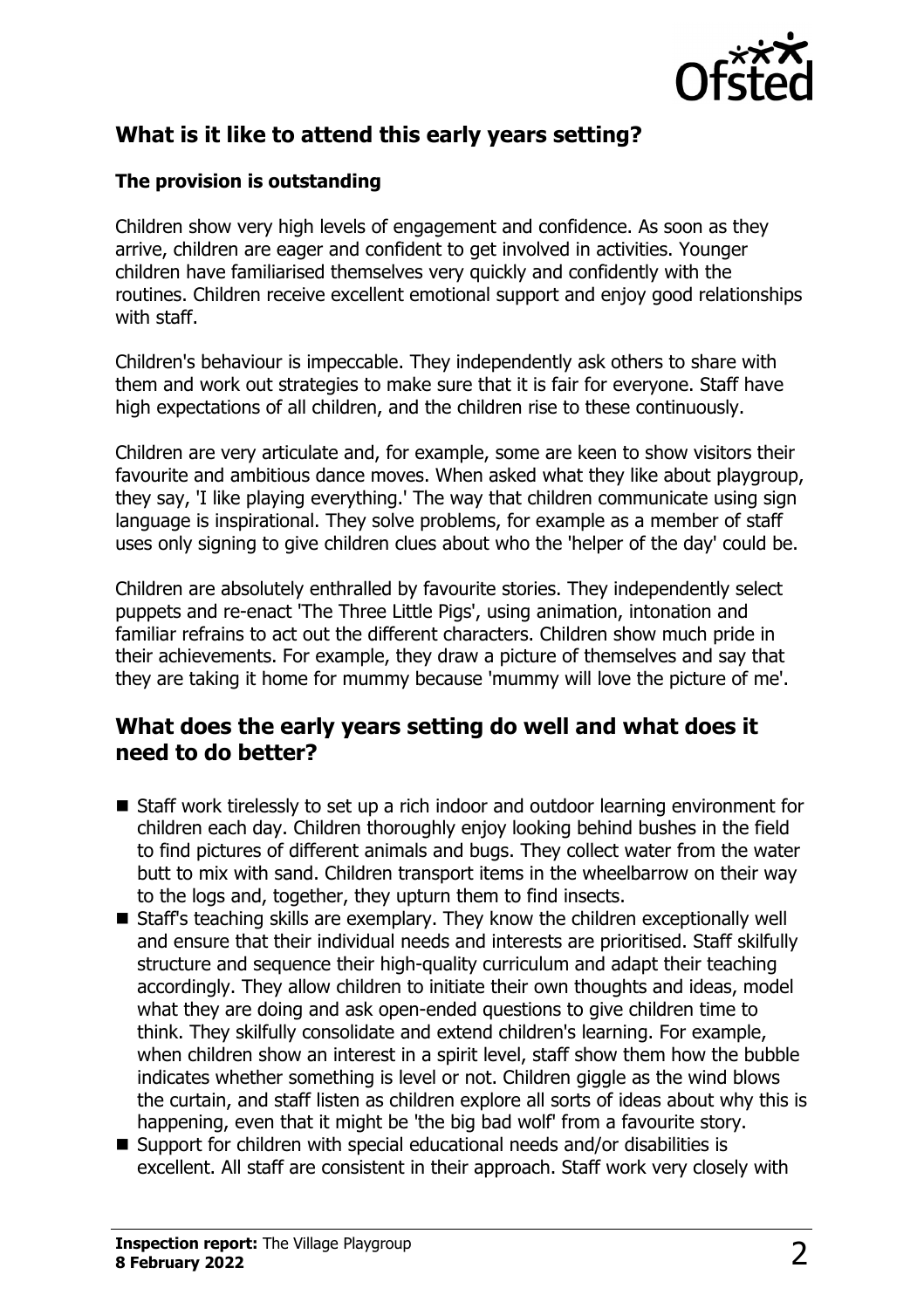

other professionals and parents. This means that children who require additional support make rapid progress from their starting points.

- Children show amazing collaboration skills. They work together to solve puzzles, sensitively indicating to others when a piece is incorrectly placed. Children all take full responsibility for tidying up. They confidently sort items into a group. For example, children place all the name cards back on the board and sort these into their correct colour groups. Some children are extremely observant and confident to say when one is in the incorrect group. Some children show excellent skills and knowledge. For example, the most able children can sound out and recognise difficult words, identify many different countries on the world map and do simple sums. Staff are exemplary in identifying children's key strengths and extending this learning according to their needs. Therefore, children develop a real eagerness to learn more, which provides a secure foundation for when they start school.
- $\blacksquare$  Children enjoy healthy snacks and packed lunches. They develop high levels of independence, for example as they sanitise their hands without being prompted, select their cup and plate, pour their own drinks and clear their plates of waste.
- $\blacksquare$  Parents are extremely happy with the playgroup. They acknowledge that staff challenge their children so that they 'flourish and gain independence'. They say, 'Nothing is ever too much trouble for staff.' Communication with parents is superb. Staff use various methods to communicate with parents, including weekly emails, an online programme and books which go between playgroup and home.
- $\blacksquare$  The manager and staff constantly look at new ways to develop and improve their already high-quality provision. Staff supervision is highly effective in supporting staff's performance, professional development and well-being.

## **Safeguarding**

The arrangements for safeguarding are effective.

All staff have a very secure knowledge of safeguarding procedures and policies. They understand the signs that a child may be at risk of harm and/or neglect and the process for reporting or referring any concerns. This includes those they may have about a colleague's behaviour towards children. Staff have a strong understanding of wider safeguarding issues, such as children being drawn into extremist views or radicalisation. Recruitment procedures are robust to ensure that only those suitable to work with children do so. Staff place utmost priority on the safety of children. Children show in their behaviours that they trust staff implicitly and feel extremely comfortable in their care.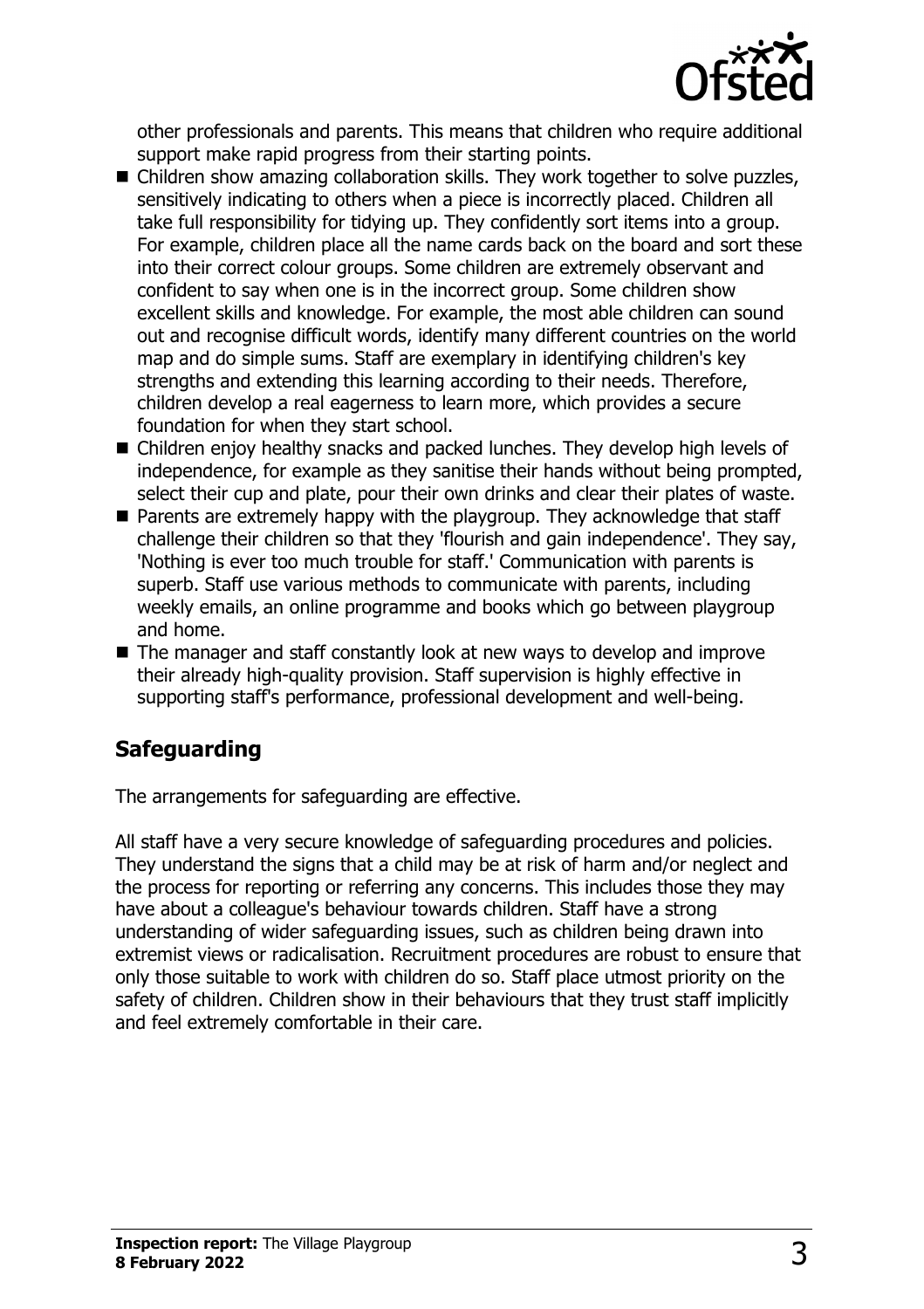

| <b>Setting details</b>                         |                                                                                      |
|------------------------------------------------|--------------------------------------------------------------------------------------|
| Unique reference number                        | 260895                                                                               |
| <b>Local authority</b>                         | Peterborough                                                                         |
| <b>Inspection number</b>                       | 10137532                                                                             |
| <b>Type of provision</b>                       | Childcare on non-domestic premises                                                   |
| <b>Registers</b>                               | Early Years Register, Compulsory Childcare<br>Register, Voluntary Childcare Register |
| Day care type                                  | Sessional day care                                                                   |
| Age range of children at time of<br>inspection | $2$ to 4                                                                             |
| <b>Total number of places</b>                  | 26                                                                                   |
| Number of children on roll                     | 34                                                                                   |
| Name of registered person                      | The Village Playgroup Committee                                                      |
| Registered person unique<br>reference number   | RP517233                                                                             |
| <b>Telephone number</b>                        | 07884151226                                                                          |
| Date of previous inspection                    | 28 September 2015                                                                    |

## **Information about this early years setting**

The Village Playgroup registered in 1999. The playgroup operates from The Village Centre in Werrington, near Peterborough. The playgroup opens from Monday to Friday during term time only. Sessions are from 9.15am until 2.15pm. A lunch club also operates each day from 12.15pm until 1pm. The playgroup employs seven members of childcare staff. Of these, two hold appropriate early years qualifications at level 2 and five hold appropriate early years qualifications at level 3. The playgroup provides funded early education for two-, three- and four-yearold children.

## **Information about this inspection**

**Inspector** Anna Davies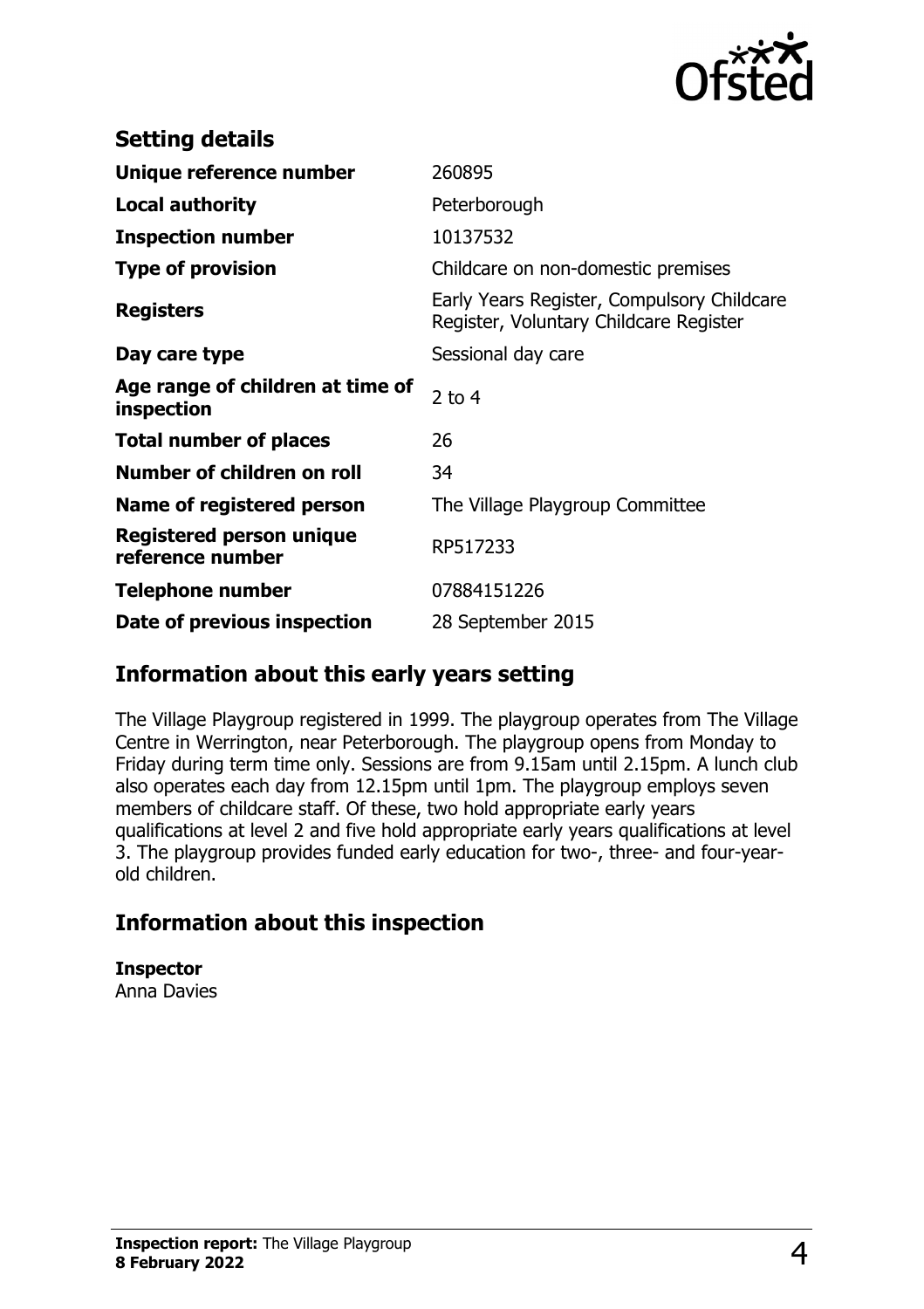

#### **Inspection activities**

- $\blacksquare$  This was the first routine inspection the playgroup received since the COVID-19 pandemic began. The inspector discussed the impact of the pandemic with the provider and has taken that into account in their evaluation of the playgroup.
- $\blacksquare$  The manager and the inspector had a learning walk together and discussed how the curriculum is organised.
- $\blacksquare$  The inspector observed the quality of teaching during activities, indoors and outdoors, and assessed the impact this has on children's learning.
- $\blacksquare$  The inspector spoke with staff at appropriate times throughout the inspection.
- $\blacksquare$  Children spoke to the inspector about the activities they were doing.
- $\blacksquare$  The inspector carried out a joint observation with the playgroup manager.
- $\blacksquare$  The inspector held a meeting with the playgroup manager. She looked at relevant documentation and reviewed evidence of the suitability of staff working in the playgroup.
- Some parents spoke to the inspector during the inspection and others provided written feedback. The inspector took account of their views.

We carried out this inspection under sections 49 and 50 of the Childcare Act 2006 on the quality and standards of provision that is registered on the Early Years Register. The registered person must ensure that this provision complies with the statutory framework for children's learning, development and care, known as the early years foundation stage.

If you are not happy with the inspection or the report, you can [complain to Ofsted](http://www.gov.uk/complain-ofsted-report).